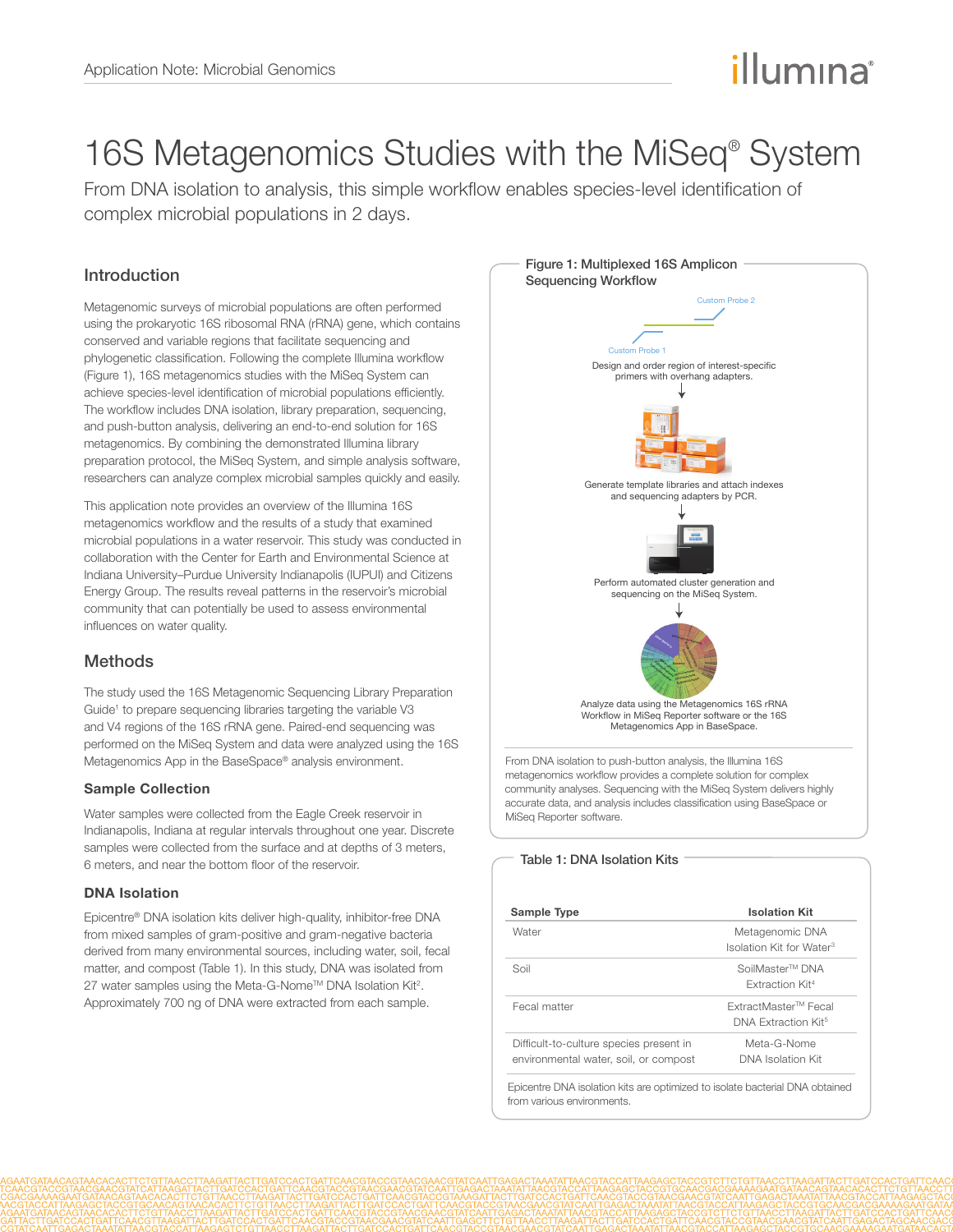#### Table 2: MiSeq System Configurations

| <b>Flow Cell</b>                   | No. of<br><b>Reads</b> | Read<br>Length    | Output            | No. of 16S<br><b>Samples</b><br>Per Run |
|------------------------------------|------------------------|-------------------|-------------------|-----------------------------------------|
| 600-cycle V3<br>standard flow cell | 25 M                   | $2 \times 300$ bp | 15 <sub>6b</sub>  | Hundreds of<br>16S samples              |
| 500-cycle V2<br>standard flow cell | 15 M                   | $2 \times 250$ bp | 8 Gb              |                                         |
| 300-cycle V2<br>micro flow cell    | 4 M                    | $2 \times 150$ bp | $1.2$ Gb          | Tens of 16S<br>samples                  |
| 500-cycle V2<br>nano flow cell     | 1 M                    | $2 \times 250$ bp | 0.5 <sub>6b</sub> |                                         |
|                                    |                        |                   |                   |                                         |

#### Library Preparation

The Illumina [16S Metagenomic Sequencing Library Preparation Guide](http://support.illumina.com/downloads/16s_metagenomic_sequencing_library_preparation.ilmn) is an easy-to-follow protocol for preparing DNA libraries. It is optimized to target the V3 and V4 regions of the 16S rRNA gene, although it can be adapted to target other variable regions. The 16S Metagenomic Sequencing Library Preparation Guide leads users through each step of library preparation, from genomic DNA to sequencing-ready libraries. All necessary reagents are listed, including the required primer sequences that target the V3 and V4 regions of the 16S rRNA gene. These primers can also be modified to target different regions of the 16S gene, or altered for custom applications. The 27 samples from the reservoir were prepared using the 16S library preparation protocol and the Nextera® XT DNA Index Kit<sup>6</sup> for cost-effective sample multiplexing.

#### Sequencing

The MiSeq System can deliver  $2 \times 300$  bp reads and up to 50 million paired-end reads, generating up to 15 Gb of data. The flexible system enables microbiologists to scale studies from one to hundreds of samples. Micro and nano flow cell options and accompanying reagents are available to support lower-throughput experiments by optimizing sample volume and coverage needs (Table 2).

Samples from the reservoir were loaded onto a MiSeq reagent cartridge and then onto the instrument. Automated cluster generation and a  $2 \times 300$  bp paired-end sequencing run were performed. The resulting sequence reads were equally distributed across the samples, demonstrating uniform coverage.

#### Data Analysis

Illumina has removed much of the complexity from sequencing data analysis. Following the Illumina workflow, researchers can analyze sequencing data generated on the MiSeq System either on the instrument or in BaseSpace. MiSeq Reporter software is able to analyze data on the sequencer or on a standalone computer. Alternatively, data can be transferred, analyzed, stored, and shared with collaborators in BaseSpace. BaseSpace can deliver analyzed sequences in as little as 12 hours following the 16S workflow, and BaseSpace applications (apps) provide access to a growing collection of analysis tools.

#### Figure 2: 16S Metagenomics App

| Illumina, Inc.        |                                      |   |   |
|-----------------------|--------------------------------------|---|---|
| <b>Analysis Name:</b> | 165 Metagenomics 06/04/2014 10:13:02 |   | ۰ |
| Save Results To:      | 16S Demo 5282014                     |   | ۰ |
| Sample(s):            | <b>Change selection</b>              |   | G |
|                       | 10 <sup>1</sup>                      |   |   |
|                       | 11<br>13                             | × |   |
|                       |                                      |   |   |
|                       |                                      |   |   |



The reservoir samples were analyzed using the BaseSpace 16S Metagenomics App (Figure 2). The app delivers all phylogenetic data—including coverage statistics and detected species—in intuitive, easy-to-analyze reports. Sequencing reads are classified against the Greengenes<sup>7</sup> database, achieving up to species-level sensitivity.

#### **Results**

The 16S Metagenomics App delivers highly interactive visualizations for exploring taxonomic classifications. The sunburst classification chart provides a detailed view of the relative abundance of bacterial species within each taxonomic level. Researchers can select a category to magnify a particular level of interest and explore the diversity of any sample (Figure 3).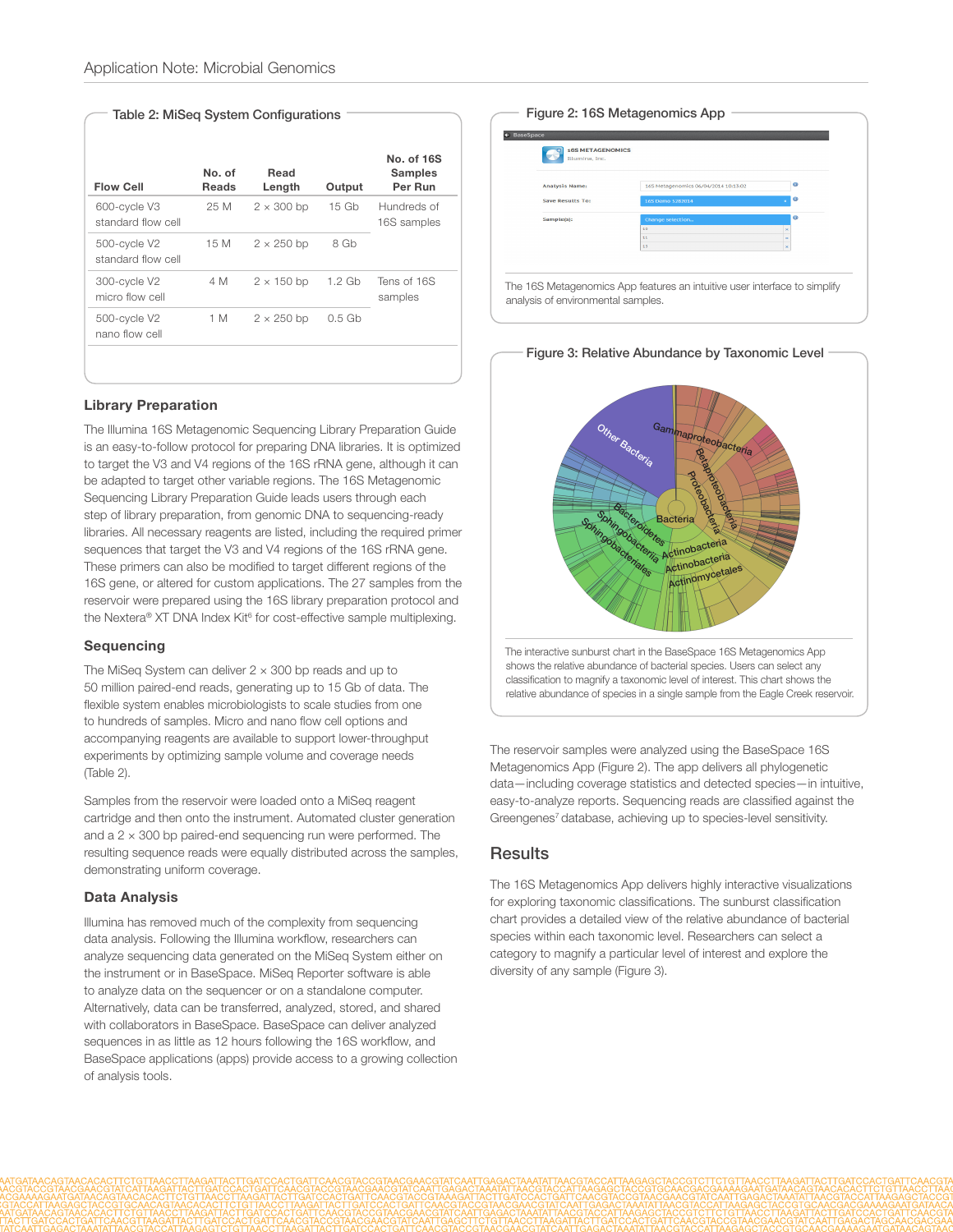

The 16S Metagenomics App also provides an aggregate summary report so that researchers can compare the similarities and differences among samples within a project. The hierarchical dendrogram shows a clustering of samples based on genus-level classifications and the relative abundance of each (Figure 4). Detailed results and analysis from the Eagle Creek reservoir are available to view in BaseSpace<sup>8</sup>. Analysis of relative abundance in the reservoir revealed an increase in *Rhodococcus* species in July. Various factors may have caused the surge in *Rhodococcus* abundance, such as algaecide treatment or the use of fertilizer near the reservoir. Further analysis is required to assess the influences that contributed to changes in the community.

## **Conclusions**

Using the 16S metagenomics workflow with the MiSeq System, microbiologists can achieve up to species-level sensitivity for metagenomic surveys of bacterial populations. In this study, the Illumina workflow was used to study microbial populations in a reservoir, uncovering shifts in community composition. This research enables biologists to investigate new methods for understanding environmental influences on water sources and water quality. 16S metagenomic studies comprise one of many applications empowered by the MiSeq desktop sequencer. Illumina solutions support researchers during every step of the process, from DNA isolation through data analysis, enabling a range of applications for microbial genomic discovery.

## Learn More

For more information about the use of Illumina technology in microbial genomics, visit www.illumina.com/microbiology. To learn more about the MiSeq desktop sequencer, go to www.illumina.com/miseq.

## **References**

- 1. Illumina (2013) 16S Metagenomic Sequencing Library Preparation Guide. [\(support.illumina.com/downloads/16s\\_metagenomic\\_sequencing\\_library\\_](http://support.illumina.com/downloads/16s_metagenomic_sequencing_library_preparation.ilmn) [preparation.ilmn\)](http://support.illumina.com/downloads/16s_metagenomic_sequencing_library_preparation.ilmn)
- 2. Meta-G-Nome DNA Isolation Kit (www.epibio.com/applications/nucleicacid-purification-extraction-kits/dna-purification-genomic/meta-g-nomedna-isolation-kit) Accessed 07 July 2014.
- 3. Metagenomic DNA Isolation Kit for Water (www.epibio.com/applications/ nucleic-acid-purification-extraction-kits/dna-purification-genomic/ metagenomic-dna-isolation-kit-for-water) Accessed 07 July 2014.
- 4. SoilMaster- DNA Extraction Kit (www.epibio.com/applications/nucleic-acidpurification-extraction-kits/dna-extraction/soilmaster-dna-extraction-kit) Accessed 07 July 2014.
- 5. ExtractMaster- Fecal DNA Extraction Kit (www.epibio.com/applications/ nucleic-acid-purification-extraction-kits/dna-extraction/extractmaster-fecaldna-extraction-kit) Accessed 07 July 2014.
- 6. Nextera XT DNA Library Prep Kit | Illumina (www.illumina.com/products/ nextera\_xt\_dna\_sample\_prep\_kit.ilmn) Accessed 07 July 2014.
- 7. DeSantis TZ, Hugenholtz P, Larsen N, Rojas M, Brodie EL, et al. (2006) [Greengenes, a chimera-checked 16S rRNA gene database and workbench](http://www.ncbi.nlm.nih.gov/pubmed/16820507)  [compatible with ARB.](http://www.ncbi.nlm.nih.gov/pubmed/16820507) Appl Environ Microbiol 72: 5069–72.
- 8. Project BaseSpace [\(basespace.illumina.com/projects/9954952/MiSeq-v3-](https://basespace.illumina.com/projects/9954952/MiSeq-v3-Nextera-XT-Metagenomics-Water-Samples) [Nextera-XT-Metagenomics-Water-Samples](https://basespace.illumina.com/projects/9954952/MiSeq-v3-Nextera-XT-Metagenomics-Water-Samples)) Accessed 07 July 2014.